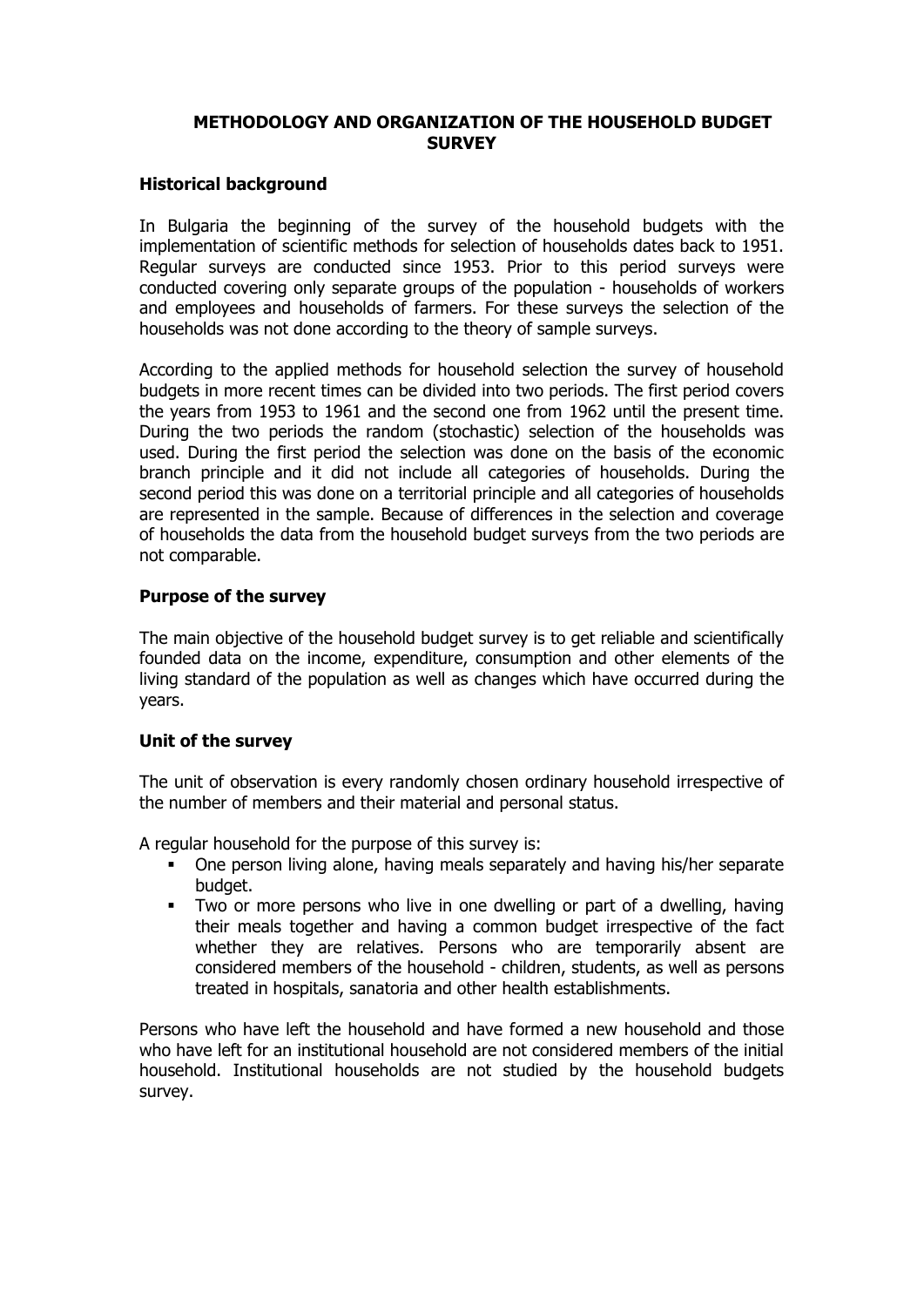# **Sample design and sample size**

The general population from which the sample for the survey is formed comprises all the households in the country.

When forming the sample a two stage cluster's sampling on a territorial principle is implemented as follows:

- at the first stage the census enumeration areas (clusters) are selected;
- at the second stage the households to be surveyed are identified.

In 1999 the number of the observed households was 3000, in 2000 and 2001 - 6000 households, since 1.02.2002 - 4200 and since 1.08.2002 it has been reduced to 3000. The sample size during the 2003 - 2009 period is 3000 households. The selected households are surveyed for a period of one year. Since 2010 the sample size is 3060 households divided in three subsamples each containing 1020 households. Each subsample is surveyed one month per quarter by application of the method of rotation sample. Or each household participates in the survey four months during the 12-months period.

Up to 2009, the selection of territorial units is done with a probability proportional to their size. Non-proportional selection is applied in 2010 in order to produce more accurate sample data in the small regions where the minimum quarter size of the sample include no less 72 households at the expense of decrease of the number of households in the large regions – Sofia-capital and Plovdiv. In the selected enumeration areas (clusters) lists of the household are prepared and they are arranged into ascending order, depending on the number of persons. This indicator has a close correlation with the surveyed indicators – income, expenditure, and consumption per capita. 6 households from these lists are chosen from each cluster with a selection step.

The household budget survey applies the principle of the voluntary participation of households that had randomly come into the sample. Every randomly selected household that is not willing or is not able to cooperate, is replaced with another from the same cluster and with the same number of members.

## **Organization of the survey**

The participants in the preparation and carrying out of the household budgets survey are the National Statistical Institute, the Statistical Survey Departments, the interviewers and selected for the survey households.

The survey uses the method of writing down the data by one of the members of the observed household and the method of the interview between the interviewer and the members of the household.

Data on social demographic characteristics of the household and its members is gathered. Information on availability of facilities and durables at the dwellings is added in 2008.

The surveyed households keep a record in the Household Diary on:

 total monetary expenditure for food products, non-food products, services and others;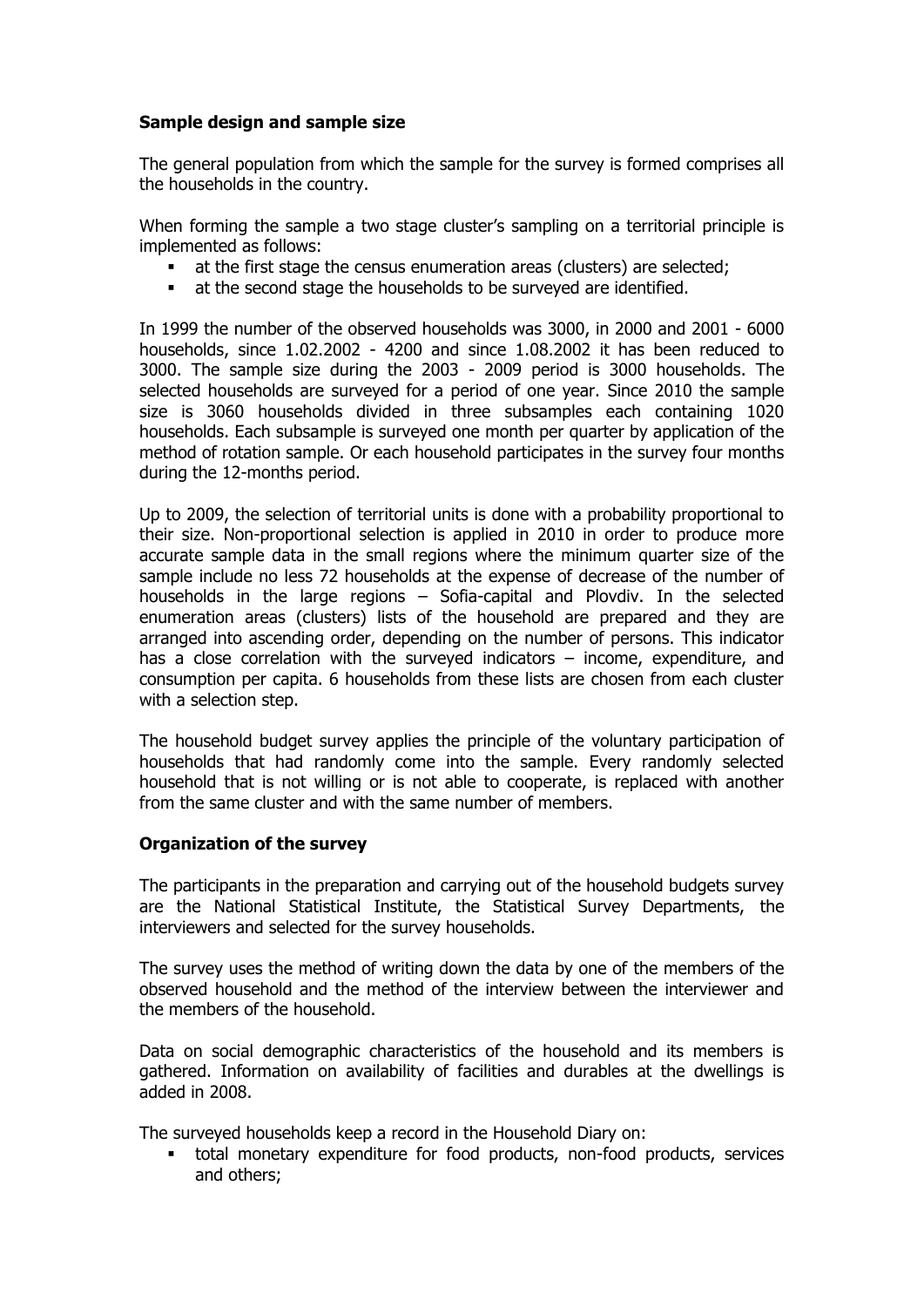- all monetary incomes from working salary, social insurance, home production and others;
- supply in kind and use of food products and non-food goods;
- manufactured raw materials and products obtained from the processing;
- **EXECT** information about the members of the household days of absence, number of people who had meals, changes concerning the household or its members.

Since 2010 the households keep retrospective records on:

- expenditure on non-food goods during the previous two months
- some irregular income during the previous two months.

The interviewers visit the household twice a month of survey. During these visits they have a detailed conversation with the members of the household, check the completeness and reliability of the data entered into the diary and forms.

The household data is processed at the Statistical Survey Departments. The aggregation is done at NSI headquarter.

#### **Main variables**

The main variables of income, expenditure and consumption are estimated quarterly and yearly and presented in the form of average values and relative shares.

The estimations of variables are done for all households and by different groups according to:

- Place of residence
- Number of household members
- Number of employed persons
- Number of the children under 18
- **Total annual income per person**
- Decile groups (by total income per person)
- **Presence of pensioners in the household**
- Professional status of the head of the household
- Economic status of the head of the household

# **Household income**

The household income includes all receipts of the household and its members during the surveyed period. The income is estimated in total and monetary form. Total income includes monetary and valued income in kind. Classification on household income is used.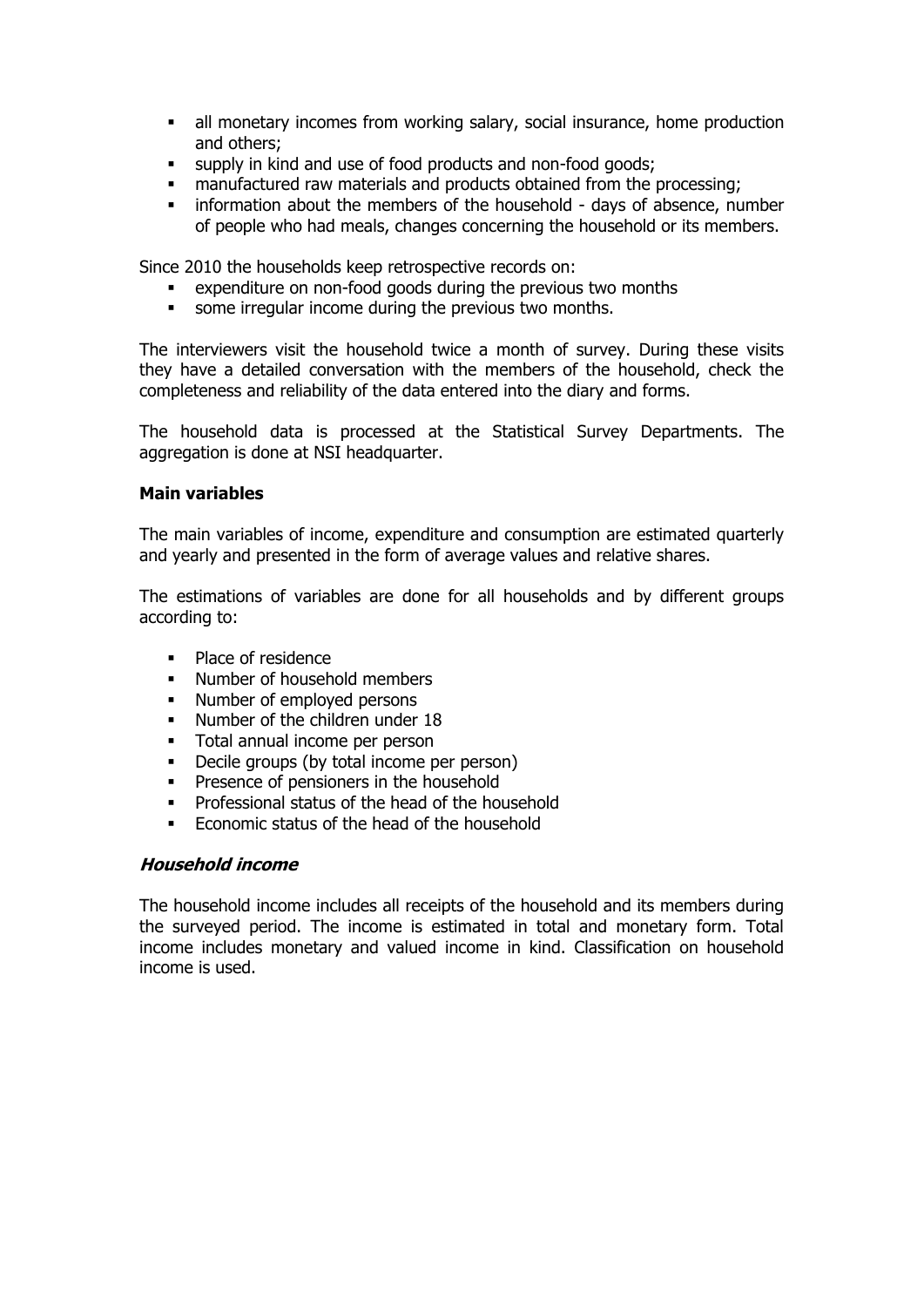

## **Household expenditure**

The household expenditure includes all resources spend by the household and its members during the surveyed period. The expenditures are estimated in total and monetary form. Total expenditure includes monetary and valued expenditure in kind. Expenditure classification harmonized to classification of individual consumption by purpose (COICOP) is used.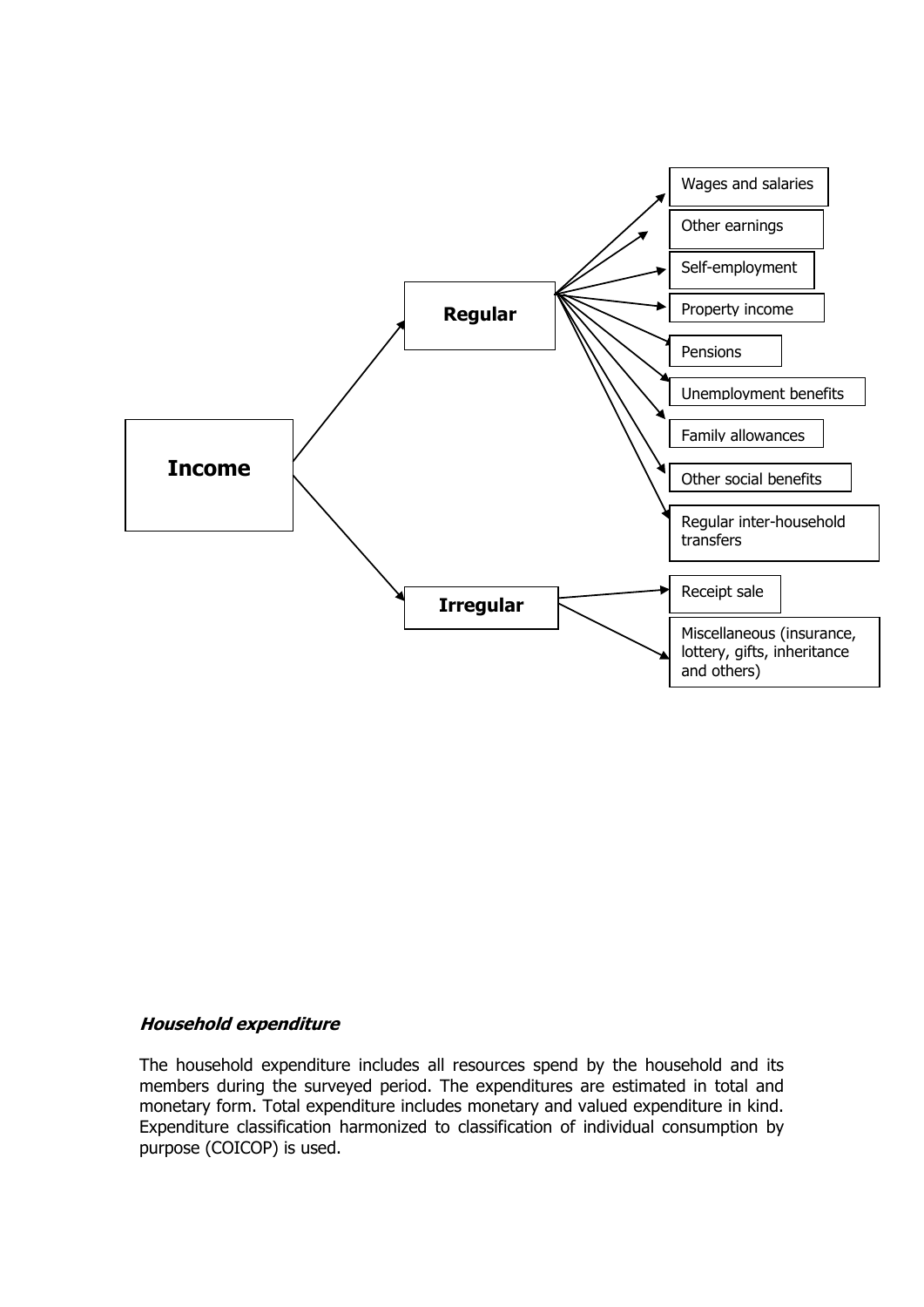